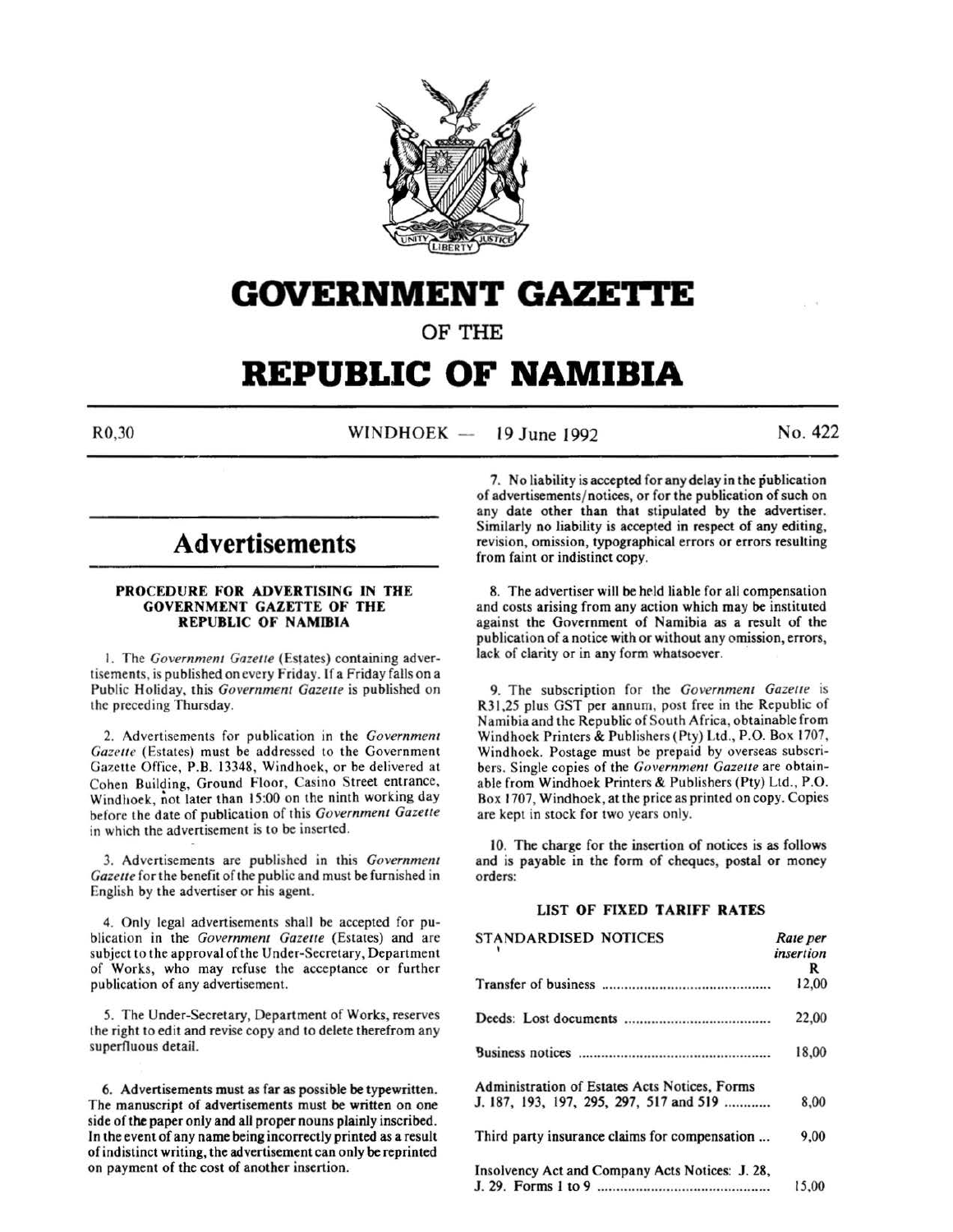-·

 $\overline{\phantom{a}}$ 

| $N.B.$ — Forms 2 and 6 — additional statements<br>according to word count table, added to the basic   |          |                                                                                                                                                                                                |
|-------------------------------------------------------------------------------------------------------|----------|------------------------------------------------------------------------------------------------------------------------------------------------------------------------------------------------|
| traffic.                                                                                              |          | Liquidators' and other appointees' notices                                                                                                                                                     |
| Change of name (two insertions)                                                                       | 108,00   | SALES IN EXECUTION AND OTHER PUBLIC                                                                                                                                                            |
| Naturalisation notices (including a reprint for the                                                   | 8,00     |                                                                                                                                                                                                |
| Unclaimed moneys $-$ only in the <i>Government</i><br>Gazette, closing date 15 January (per entry of  |          | Public auctions, sales and tenders:                                                                                                                                                            |
|                                                                                                       | 3,00     |                                                                                                                                                                                                |
|                                                                                                       | 18,00    | <b>ORDERS OF THE COURT:</b>                                                                                                                                                                    |
|                                                                                                       | 8,00     | Provisional and final liquidations or sequestra-<br>tions                                                                                                                                      |
| NON-STANDARDISED NOTICES                                                                              |          | Reduction or change in capital mergers, offers of                                                                                                                                              |
| Company notices:                                                                                      | $\bf{R}$ | Judical managements, curator bonis and similar                                                                                                                                                 |
| Short notices: Meetings, resolutions, offers of<br>compromise, conversions of companies, voluntary    |          | Supersession and discharge of petitions (J. 158)                                                                                                                                               |
| windings-up, et.: closing of members' registers<br>for transfer and/or declarations of dividends      | 40,00    | 11. The charge for the insertion of advertiseme<br>than the notices mentioned in paragraph 10 is at                                                                                            |
| Declaration of dividends with profit statements,                                                      | 90.00    | of R3,00 per cm double column. (Fractions of a cm<br>calculated as a cm).                                                                                                                      |
| Long notices: Transfers, changes in respect of<br>shares or capital, redemptions, resolutions, volun- | 120.00   | 12. No advertisements shall be inserted unless the<br>is prepaid. Cheques, drafts, postal or money order<br>made payable to the Under-Secretary, Depart<br>Works, Private Bag 13348, Windhoek. |
|                                                                                                       |          |                                                                                                                                                                                                |

|                                                                                                                                               | 40,00                              |
|-----------------------------------------------------------------------------------------------------------------------------------------------|------------------------------------|
| Liquidators' and other appointees' notices                                                                                                    | 25,00                              |
| SALES IN EXECUTION AND OTHER PUBLIC SALES:                                                                                                    |                                    |
|                                                                                                                                               | 65.00                              |
| Public auctions, sales and tenders:                                                                                                           | 22,00<br>54,00<br>82,00            |
| <b>ORDERS OF THE COURT:</b><br>Provisional and final liquidations or sequestra-<br>tions<br>Reduction or change in capital mergers, offers of | 50,00                              |
| Judical managements, curator bonis and similar<br>Supersession and discharge of petitions (J. 158)                                            | 120,00<br>120,00<br>15,00<br>15,00 |

The charge for the insertion of advertisements other the notices mentioned in paragraph 10 is at the rate  $0.00$  per cm double column. (Fractions of a cm must be lated as a cm).

No advertisements shall be inserted unless the charge epaid. Cheques, drafts, postal or money orders must be e payable to the Under-Secretary, Department of ks, Private Bag 13348, Windhoek.

#### FORM J 187

#### LIQUIDATION AND DISTRIBUTION ACCOUNTS IN DECEASED ESTATES LYING FOR INSPECTION

In terms of section 35(5) of Act 66 of 1965, notice is hereby given that copies of the liquidation and distribution accounts (first and final, *unless otherwise stated)* in the estates specified below will be open for the inspection of all persons interested therein for a period of 21 days (or shorter or longer if *specially stated)* from the date specified or from the date of publication hereof, whichever may be the later, and at the offices of the Master and Magistrates as stated.

Should no objection thereto be lodged with the Master concerned during the specified period, the executors will proceed to make payments in accordance with the accounts.

516/90 SASSE Hans-Ulrich, 470627 01 0014 3, Otavi. Amended. First & Final. Otavi, Windhoek. Bank Windhoek Ltd., (Estate and Trust Department), P.O. Box 15, Windhoek.

13/92 KROHNE Edward, 41110108 0016 6, Windhoekweg, House No. 131, Krönlein, Keetmanshoop. Elizabeth Magritha Krohne, 460515 00 1720 2. Keetmanshoop, Windhoek. Bank Windhoek Ltd., (Estate and Trust Department), P.O. Box 15, Windhoek.

570/91 SWART Sophia Magdalena Jacoba, Otjiwarongo. Otjiwarongo, Windhoek. Standard Bank Namibia Ltd., (Registered Bank), Trustee Branch, P.O. Box 2164, Windhoek.

86/92 BECKER Karl Hans, 361118 01 0003 8, Omaruru. Omaruru, Windhoek. Standard Bank Namibia Ltd., (Registered Bank), Trustee Branch, P.O. Box 2164, Windhoek.

69/92 STEENKAMP Anna Johanna, 250801 08 0009 I, Mercedes Street, Erf 4274, Khomasdal. Windhoek. Mr. K. Nieft,  $c/\sigma$  Keller & Neuhaus Trust Co. (Pty) Ltd., P.O. Box 156, Windhoek.

152/91 RIDDEX Beatrix Jacoba Antonetta, 342240 00 9005, Mariental. First National Trust, P.O. Box 448, Windhoek.

287/91 STROBL August(Augustin),Polling,Germany. Windhoek. Mr. Klaus Nieft, Executor, c/o Keller & Neuhaus Trust Co. (Pty) Ltd., P.O. Box 156, Windhoek.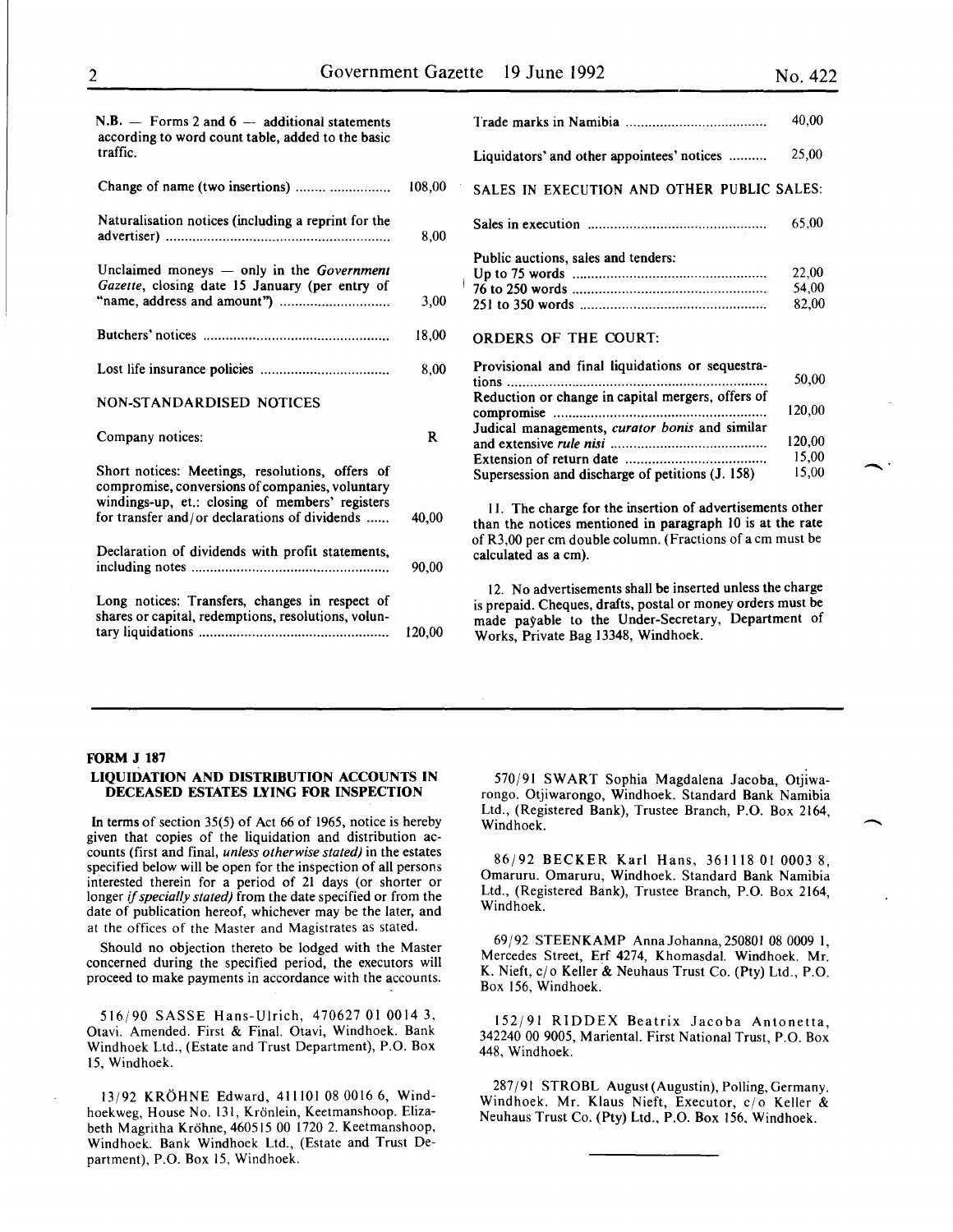#### FORM J 193

#### NOTICE TO CREDITORS IN DECEASED ESTATES

All persons having claims against the estates mentioned below are hereby called upon to lodge their claims with the executors concerned, whithin 30 days (or otherwise as indicated) calculated from the date of publication hereof. The information is given in the following order: Estate number, surname and christian names, date of birth, identity number, last address, date of death; surviving spouse's names, surname, date of birth and identity number; name and address of executor or authorised agent, period allowed for lodgement of *claims* if *other than 30 days.* 

219/92 GEYSER Jacobus Johannes, Windhoek, 17 October 1910, 101017 01 0001 7, No. 14 Liliencron Street, Windhoek, 16 April 1992. Helen Dorothy Geyser, 28 July 1914, 140728 01 0006 I. First National Trust, P.O. Box 448, Windhoek.

137/92 ERASMUS Daniel Jacobus, Windhoek, 4 April 1946, 460404 *50* 6608 6, No. I 40E Street, Oranjemund. 15 February 1992. Maria Petronella Adriana Erasmus, 22 December 1947, 471222 00 6700 9. First National Trust, P.O. Box 448, Windhoek.

213/92 GROBLER Willem Petrus, Windhoek, 30 January 1929, 290130 01 0003 7, No. 27 Best Street, Windhoek, 6 May 1992. First National Trust, P.O. Box 448, Windhoek.

140/92 BURGER Jacobus Adriaan Coenderaad, Windhoek, 2 August 1939, 390802 *50* 4000 8, Gordonia, 26 November 1991. Hermina Johanna Burger. First National Trust, P.O. Box 448, Windhoek.

217/92 VAN DEN HEEVER Arnold, Windhoek, 24 October 1968, 681024 01 0006 0, No. 28 Van Zyl Street, Wmdhoek, I May 1992. First National Trust, P.O. Box448, Windhoek.

113/92 VAN SCHALKWYK Helena Johanna Maria Windhoek, 4 August 1917, 170804 00 1700 3, Huis Deon Louw, Gobabis, 4 February 1992. First National Trust, P.O. Box 448, Windhoek.

201/92 MEYER Petrus Johannes, Windhoek, 9 December 1935, 351209 *50* 3300 8, Gobabis, 14 April 1992. First National Trust, P.O. Box 448, Windhoek.

190/92 LANWERS Karola Friederika, Windhoek, 15 January 1909, 090115 01 0004 1, Windhoek, 14 April 1992. First National Trust, P.O. Box 448, Windhoek.

204/92 BEZUIDENHOUT Thomas, Windhoek, 22 January 1952, 520122 08 0007 I, Windhoek, 22 Aprii 1992. Susanna Magdalena Bezuidenhout. First National Trust, P.O. Box 448, Windhoek.

52/92 KOTZE (formerly Jorge, born Kotze) Adriana Scrader, Windhoek, 10 January 1957, 570110 01 0081 *5,*  Keetmanshoop, 30 December 1991. Eduard Albertus Kotze, 15 December 1945, 451215 01 0015 3. Bank Windhoek Ltd., (Estate and Trust Department), P.O. Box 15, Windhoek.

251/92 POTGIETER Gerhardus Ignatius, Windhoek, 24 August 1932, 320824 01 0010 9, Farm Reitz, District Gobabis, 24 May 1992. F.M. Oehi-Trust, P.O. Box 133, Windhoek.

239/92 KRÜGER Walter Edmund Martin, Windhoek, 9 July 1911, 110709 01 0007 I, No. 21 Waterbank Street, Swakopmund, 4 May 1992. E.G.E. Kaschik, P.O. Box 7, Windhoek.

31/92 MAYE Marianne, Windhoek, 24 April 1924, 240424 00 1200 7, Bismarck Street, Grootfontein, 29 October 1991. Old Mutual, First Floor, Old Mutual Building, 299 Independence Avenue. Bloemboard, P.O. Box 355, Bloemfontein, 9300.

197/92 OPPERMAN Abraham Johannes, Windhoek, 15 March 1911, 110315 01 0002 4, P.O. Box 1000, Otjiwarongo, 18 March 1992. Sophia Magdalena Jacoba Opperman (born Cloete). Sophia Magdalena Jacoba Opperman, Executor. A. Davids & Kie., P.O. Box II. Otjiwarongo.

## FORM 1

#### APPOINTMENT OF TRUSTEES AND LIQUIDATORS AND PROOF OF CLAIMS IN SEQUESTRATED ESTATES OR COMPANIES BEING WOUND UP

Pursuant to sections 40(3), 56(3) and 77 of the Insolvency Act, 1936, sections 129, 179 and 182 of the Companies Act, 1973, notice is hereby given that the persons mentioned below have been appointed trustees or liquidators, as the case may be and the persons indebted to the estates or companies are required to pay their debts to them forthwith unless otherwise indicated.

Meetings of creditors or contributories of the said estates or companies will be held on the dates and at the times and places mentioned below, for proof of claims against the estates or companies, for the purpose of receiving the trustees' or liquidators' reports as to the affairs and conditions of the estates or companies and for giving the trustees or liquidators directions concerning the sale or recovery of any parts of the estates or assets of the companies or concerning any matter relating to the administration thereof.

The particulars are given in the following order: Number of estate/company; name and description of estate/company; name and address of trustee or liquidator and date, hour and place of meeting and period within which debt must be paid, if this is not to be done forthwith.

W1/92 Insolvent Estate J.A. Kotzé, t/a Otjiwarongo Boerediens. U. Grüttemeyer, P.O. Box 790, Windhoek. I July 1992. 10:00. Before Master of High Court, Windhoek. U. Griittemeyer, P.O. Box 790, Windhoek.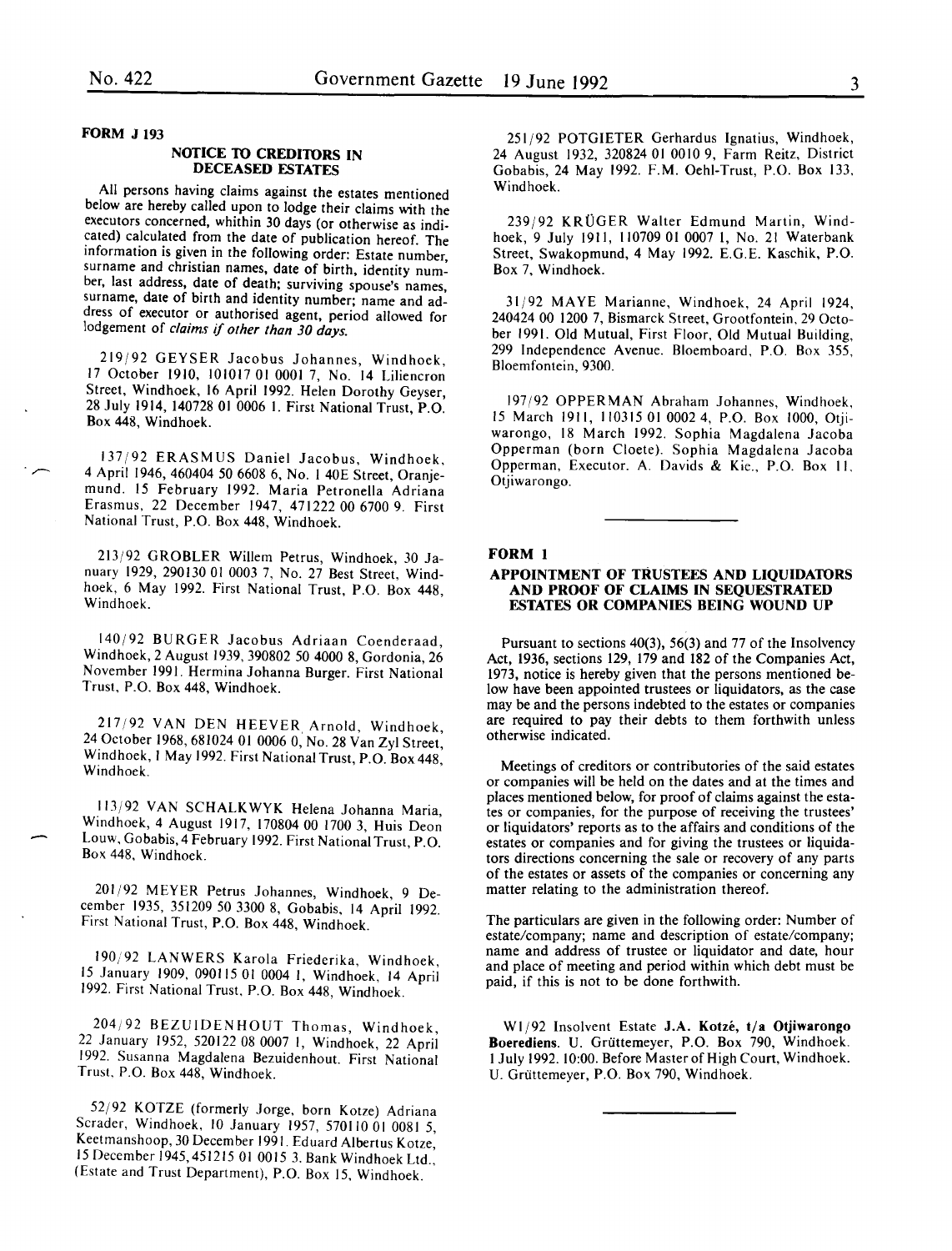#### 'FORM 5

#### PAYMENT OF DIVIDENDS AND COLLECTION OF CONTRIBUTIONS IN SEQUESTRATED ESTATES FOR COMPANIES BEING WOUND UP

The liquidation accounts and plans of distribution or contribution in the sequestrated estates or companies being wound up, as the case may be, mentioned below having been confirmed on the date therein mentioned, notice is hereby given, pursuant to section 113(1) of the Insolvency Act, 1936, section 139(2) of the Companies Act, 1926, and section 409(2) of the Companies Act, 1973, that dividends are in the course of payment or contributions are in the course of collection in the said estates or companies as set forth below and that every creditor liable to contribution is reauired to pay to the trustee or liquidator the amount for which he is liable at the address mentioned below.

W23/91 Breitepost Properties (Pty) Ltd., In voluntary liquidation. 30 March 1992. Dividend paid. M.F. Fehrsen, P.O. Box 2558, Windhoek.

#### IN THE HIGH COURT OF NAMIBIA

In the matter between:

| SWA BUILDING SOCIETY          | Plaintiff |
|-------------------------------|-----------|
| and<br>ARRIE ALBERTUS KOOPMAN | Defendant |

#### NOTICE OF SALE IN EXECUTION

Pursuant to a Judgement of the above Honourable Court granted on 10 April 1992, the following immovable property will be sold without reserve and voetstoots by the Deputy Sheriff of the District of Rehoboth on Thursday, the 9th day of July'1992, at 10:30, in front of the Magistrate's Court, Rehoboth.

- CERTAIN Erf No. B 1130 Rehoboth;
- SITUATE In Rehoboth.

The "Conditions of Sale-in-Execution" will lie for inspection at the office of the Deputy Sheriff at Rehoboth and at the Head Office of Plaintiff at Windhoek and Plaintiff's Attorneys, Fisher, Quarmby & Pfeifer, at the undermentioned address.

DATED at WINDHOEK this 5th day of June 1992.

(Sgd.) E.H. PFEIFER FISHER, QUARMBY & PFEIFER ATTORNEYS FOR PLAINTIFF 108 SWABS Building Post Street Windhoek

## IN THE MAGISTRATE'S COURT OF WINDHOEK

HELD AT WINDHOEK CASE NO.: 8565/91

In the matter between:

| SWA BUILDING SOCIETY | Plaintiff |
|----------------------|-----------|
| and                  |           |
| <b>JAKOB BASSON</b>  | Defendant |

## NOTICE OF SALE IN EXECUTION

In execution of a Judgement granted by the above Honourable Court, the following property will be sold by public auction by the Court Messenger for the District of Windhoek on Wednesday, the 1st day of July 1992, at 15:00, at Erf No. 2569, Wanaheda Township, (Extension No.4), Windhoek, Omongo Street.

| <b>CERTAIN</b> | Erf No. 2569. Wanaheda Township<br>(Extension No. 4);         |
|----------------|---------------------------------------------------------------|
| <b>SITUATE</b> | In the Municipality of Windhoek<br>Registration Division "K"; |

with all improvements thereon.

#### CONDITIONS OF SALE:

- I. The sale is subject to the provisions of the Magistrate's Court Act No. 32 of 1944 as amended, and the property will be sold "voetstoots" according to the existing title deed.
- 2. One-tenth of the purchase price shall be payable immediately after the Sale in cash, the balance together with interest thereon at 20% against transfer, which transfer shall be given without delay.
- 3. With improvements on the property although no warranty is given in this regard.
- 4. The complete Conditions of Sale will be read out at the time of the sale, and may be inspected beforehand at the offices of the Court Messenger, the SWA Building Society and Plaintiff's attorneys at Windhoek.

(Sgd.) E.H. PFEIFER FISHER, QUARMBY & PFEIFER ATTORNEYS FOR PLAINTIFF 1st Floor SWABS Building Post Street P.O. Box 37 Windhoek

 $\hat{\phantom{a}}$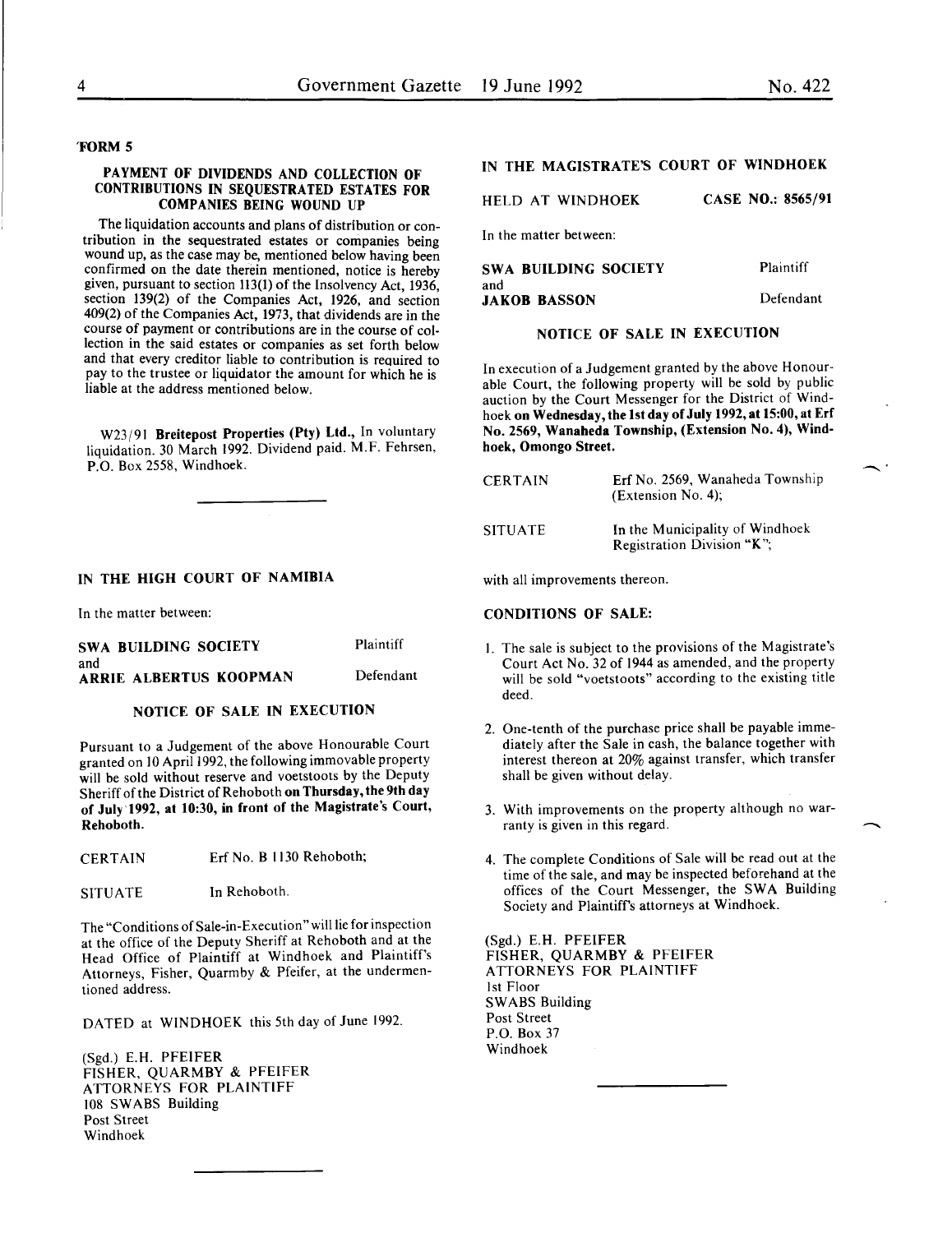I

 $\overline{\phantom{a}}$ 

-

#### NOTICE OF SALE

#### IN THE MAGISTRATE'S COURT FOR THE DISTRICT OF WINDHOEK

HELD AT WINDHOEK

In the matter between:

SWA BUILDING SOCIETY and PIETER ANTON FRANCK Plaintiff Defendant

#### SALE IN EXECUTION

In the above matter a sale will be held on Wednesday, the 15th July 1992, at the entrance of the house situate on Erf 1904 (a portion of Erf 1068), 42 Sekretaris Street, Hochlandpark Township, Windhoek, at 11:00, of the following property:

| <b>CERTAIN</b>   | Erf $1094$ (a Portion of Erf $1068$ )<br>Hochlandpark Township; |
|------------------|-----------------------------------------------------------------|
| <b>SITUATE</b>   | In the Municipality of Windhoek;                                |
| <b>MEASURING</b> | 1131 square metres.                                             |

#### CONDITIONS OF SALE:

- I. The sale is subject to the terms and conditions of the Magistrate's Court Act No. 32 of I944, the property being sold "voetstoots" and as it stands and subject to the conditions of the existing Title Deed.
- 2. One-tenth of the purchase price shall be paid immediately after the property is declared to be sold and the balance of the purchase price together with interest thereon at the rate of 19,5% per annum calculated monthly in advance to be paid against registration of transfer, which shall be given and taken forthwith after the sale.
- 3. The following improvements are on the property (although nothing in this respect is guaranteed):

A properly fenced single-storey brickwall dwelling with zinc roof and celotex-compo ceiling, consisting of 3 bedrooms,  $1\frac{1}{2}$  bathroom, separate toilet, lounge, diningroom, kitchen and I garage. Floor of main building covered with carpet. Main building connected to Municipal water and electricity supply.

4. The complete Conditions of Sale will be read out at the time of the sale and may be inspected prior thereto at the offices of the Messenger of the Court, Windhoek and at the offices of the SWA Building Society.

VAN WYNGAARDT, KOCK, VAN DER WESTHUIZEN & PARTNERS ATTORNEYS FOR PLAINTIFF Mezzanine Floor Metje Behnsen Building Independence Avenue P.O. Box 3146 Windhoek

### IN THE MAGISTRATE'S COURT FOR THE DISTRICT OF WINDHOEK

HELD IN WINDHOEK

CASE NO.: 6855/90

In the matter between:

| <b>MRS. HELGA GORI</b> | <b>Plaintiff</b> |
|------------------------|------------------|
| and                    |                  |
| ANDREAS UUSHONA        | Defendant        |

#### NOTICE OF SALE IN EXECUTION OF IMMOVABLE PROPERTY

BE PLEASED TO TAKE NOTICE that a Sale will be held on Wednesday, the 8th day of July 1992, at the entrance of the house situate on Erf No. 3072, Katutura (Extension No. 13), Windhoek, at 11:00, of the following property:

#### CERTAIN:

Erf No. 3072, Katutura, Extension No. 13. Following improvements are on the property (although nothing in this respect is guaranteed):

A single-storey residential house consisting of 2 bedrooms, one kitchen, lounge, toilet with shower. Floors are covered with carpets. Property surrounded by wire fencing.

#### SITUATE:

In the Municipality of Windhoek, Registration Division "K", Namibia.

MEASURING: 269 (Two Hundred and Sixty-nine) square metres.

#### CONDITIONS OF SALE:

- I. The sale is subject to the terms and conditions of the Magistrate's Court Act No. 32 of 1944, the property being sold "voetstoots" and as it stands and subject to the conditions of the existing Title Deed.
- 2. 20% Deposit on the day of the purchase of the sold property and the rest with a bank guarantee cheque within 30 days after the sale of the sold property.
- 3. The following improvements are on the property (although nothing in this respect is guaranteed):

A single-storey residential house consisting of 2 bedrooms, one kitchen, lounge, toilet with shower. Floors are covered with carpets. Property surrounded by wire fencing.

4. The complete Conditions of Sale will be read out at the time of the sale and may be inspected prior thereto at the offices of the Messenger of the Court, Windhoek.

DATED at WINDHOEK this 8th day of May 1992.

A. VAATZ per: B. VAN GREUNEN 66 Bismarck Street Windhoek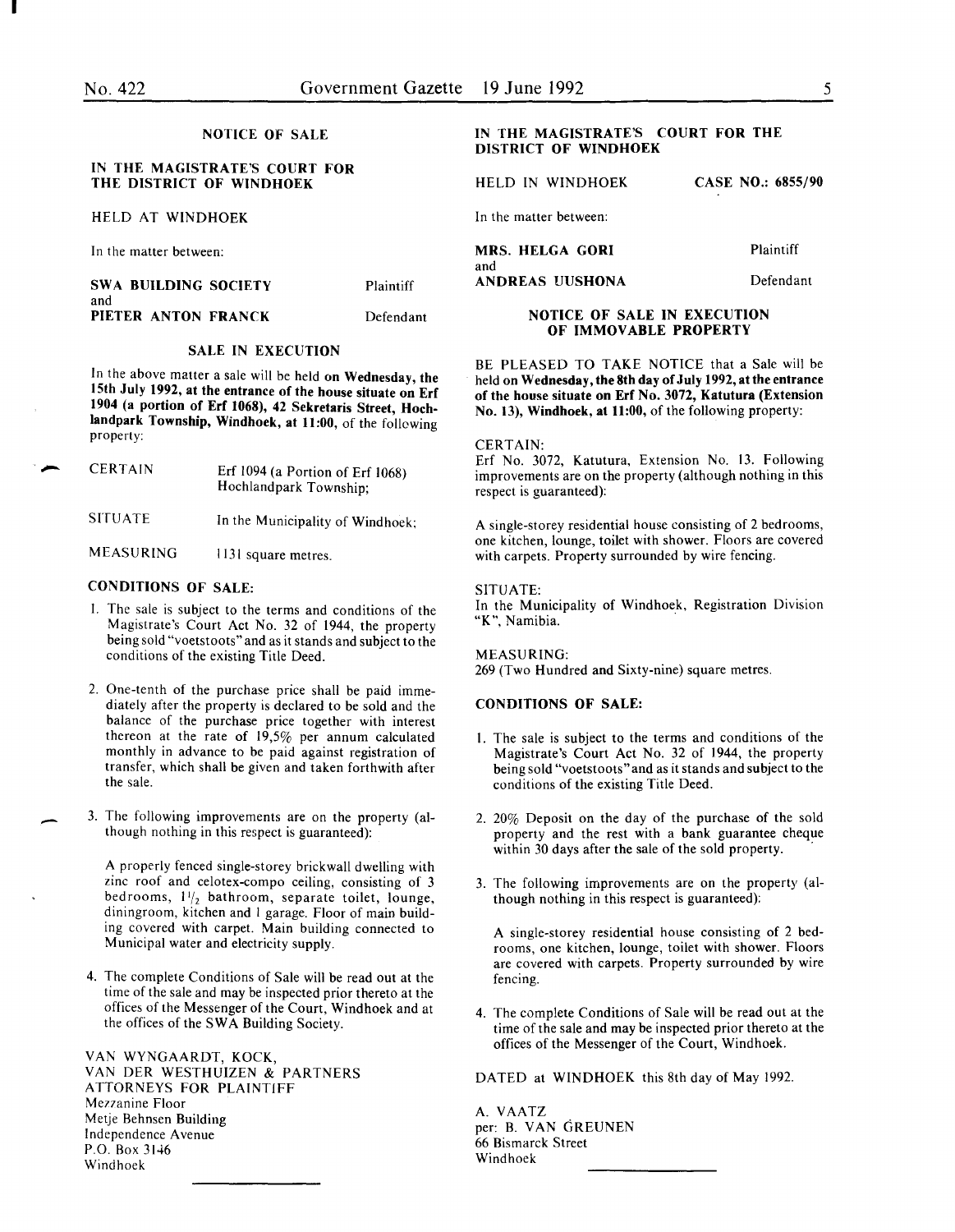#### IN THE HIGH COURT OF NAMIBIA

In the matter between:

| SWA BUILDING SOCIETY          | Plaintiff  |
|-------------------------------|------------|
| and                           |            |
| <b>JACOBUS NICOLAAS SWART</b> | Defendant. |

#### NOTICE OF SALE IN EXECUTION

In execution of a Judgement of the above Honourable Court in the above action, a sale without reserve will be held by the Deputy Sheriff, Otjiwarongo, at Erf 1335, Otjiwarongo, on 3 July 1992, at 09:00, of the undermentioned property:

| <b>CERTAIN</b>     | Erf 1335, Otiiwarongo,<br>$(Extension 5)$ :                                                                                      |
|--------------------|----------------------------------------------------------------------------------------------------------------------------------|
| <b>SITUATE</b>     | In the Municipality of Otjiwarongo<br>(Registration Division "D");                                                               |
| <b>MEASURING</b>   | 1367 sqauare metres;                                                                                                             |
| <b>IMPROVEMENT</b> | Three-bedroom dwelling house with<br>bathroom, kitchen, sitting room,<br>dining room, wall-to-wall carpets and<br>single garage: |
| <b>TERMS</b>       | $10\%$ of the purchase price and the auc-<br>tioneer's commission must be paid on<br>the date of the sale. The further terms     |

the date of the sale. The further terms and conditions of the sale will be read prior to the auction and lie for inspection at the office of the Deputy Sheriff, Otjiwarongo and at the offices of the execution creditor's attorneys.

DATED at WINDHOEK this 2nd day of June 1992.

DR. WEDER, KRUGER & HARTMANN W.H. DICKS ATTORNEYS FOR PLAINTIFF Nimrod Building Casino Street Windhoek

#### IN THE HIGH COURT OF NAMIBIA

In the matter between:

| SWA BUILDING SOCIETY     | Plaintiff |
|--------------------------|-----------|
| and                      |           |
| PETRUS CORNELIUS BERSOHN | Defendant |

#### NOTICE OF SALE IN EXECUTION

Pursuant to a Judgement of the above Honourable Court granted on 8 May 1992, the following immovable property will be sold by the Deputy Sheriff of the District of Windhoek on Friday, the 10th day of July 1992, at 09:00, at Erf No. 560, (a Portion of Erf No. 211 ), Erospark Township, Anoradiet Street No.6.

CERTAIN Erf 560, (a Portion of Erf No. 211), Erospark Township;

SITUATE In the Municipality of Windhoek Registration Division "K".

Prospective buyers are specifically warned to satisfy themselves in regard to any improvements which may exist on the property, as such improvements cannot be described here more fully.

Take further notice that the "Conditions of Sale-in-Execution" will lie for inspection at the office of the Deputy Sheriff at Windhoek and at the Head Office of Plaintiff at Windhoek and Plaintiff's Attorneys, Fisher, Quarmby & Pfeifer, at Windhoek.

DATED at WINDHOEK this 2nd day of June 1992.

(Sgd.) E.H. PFEIFER FISHER, QUARMBY & PFEIFER ATTORNEYS FOR PLAINTIFF 108 SWABS Building Post Street Windhoek

#### IN THE HIGH COURT OF NAMIBIA

In the matter between:

SWA BUILDING SOCIETY and DAVID LOUW Plaintiff Defendant

#### NOTICE OF SALE IN EXECUTION

Pursuant to a Judgement of the above Honourable Court granted on 14 February 1992, the following immovable property will be sold without reserve and "voetstoots" by the Deputy Sheriff of the District of Rehoboth on Thursday, the 9th day of July 1992, at 10:45, in front of the Magistrate's Court, Rehoboth.

CERTAIN Erf No. F 754 Rehoboth;

SITUATE In Rehoboth.

The "Conditions of Sale-in-Execution" will lie for inspection at the office of the Deputy Sheriff at Rehoboth and at the Head Office of Plaintiff at Windhoek and Plaintiff's Attorneys, Fisher, Quarmby & Pfeifer, at the undermentioned address.

DATED at WINDHOEK this 8th day of June 1992.

(Sgd.) E.H. PFEIFER FISHER, QUARMBY & PFEIFER ATTORNEYS FOR PLAINTIFF 108 SWABS Building Post Street Windhoek

 $\hat{\phantom{a}}$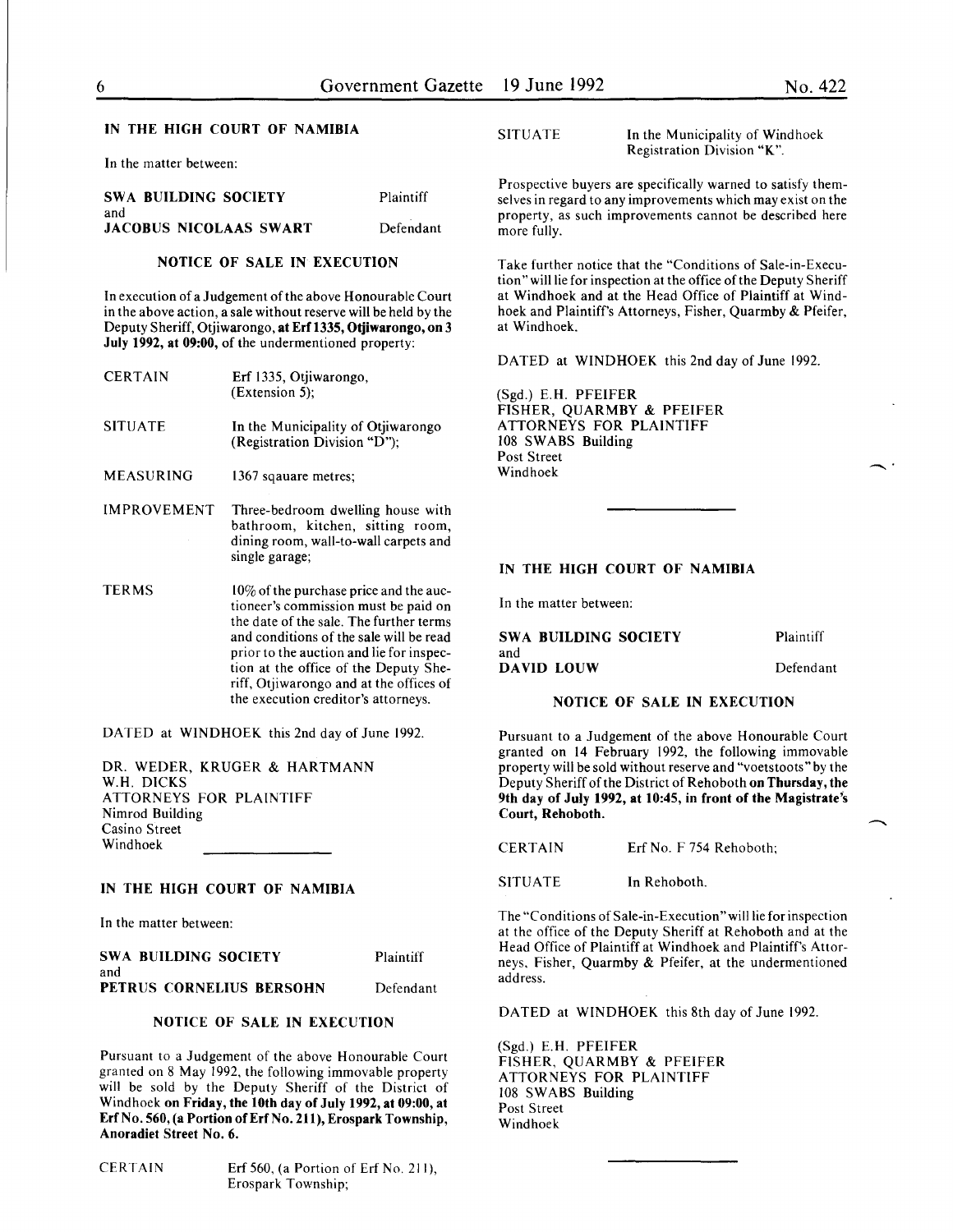## IN THE HIGH COURT OF NAMIBIA

In the matter between:

| <b>FIRST NATIONAL BANK</b><br>OF NAMIBIA | Plaintiff |
|------------------------------------------|-----------|
| and<br><b>MANFRED GUSTAV HENCKERT</b>    | Defendant |

## NOTICE OF SALE IN EXECUTION

In pursuance of judgement in the High Court of Namibia on the 27th September 1991 and a Writ of Execution dated the 3rd October 1991, the following goods will be sold in Execution on Saturday, the 4th day of July 1992, at 10:00, at the Magistrate's Office, Rehoboth.

| <b>CERTAIN</b> | Erf No. C149, Rehoboth |
|----------------|------------------------|
|                | Situated in Rehoboth.  |

MEASURING 880 (Eight Eight Nil) square metres.

The following improvements are on the property (although nothing in this respect is guaranteed):

A dwelling house and outbuilding.

The property will be sold by the Deputy Sheriff to the highest bidder subject to the conditions of sale.

The conditions of sale to be read out by the Deputy Sheriff, Rehoboth, at the time of the sale and which conditions may be inspected prior to the sale at the office of the Deputy Sheriff, Rehoboth and the offices of Theunissen, Van Wyk & Partners, 4th Floor, Nimrod Building, Casino Street, Windhoek.

SIGNED at WINDHOEK this lOth day of June 1992.

T.J.A. LOUW THEUNISSEN & VAN WYK 4th Floor, Nimrod Building Kasino Street Windhoek

## IN THE HIGH COURT OF NAMIBIA

In the matter between:

#### BANK WINDHOEK LIMITED and JACOBUS FREDERICK **BADENHORST** Plaintiff

Defendant

## NOTICE OF SALE IN EXECUTION

In execution of a Judgement of the above Honourable Court in the above action, a sale without reserve will be held by the Deputy Sheriff, Windhoek, at the Remaining extent of portion 8 of Erf 209, Klein Windhoek, on 3 July 1992, at 09:00, of the undermentioncd property.

| <b>CERTAIN</b>     | <b>Remaining extent of Portion 8 of Erf</b><br>209, Klein Windhoek, No. 6 Gobabis<br>Road:                                                                                                                                                                                                                                                  |
|--------------------|---------------------------------------------------------------------------------------------------------------------------------------------------------------------------------------------------------------------------------------------------------------------------------------------------------------------------------------------|
| <b>SITUATE</b>     | In the Municipality of Windhoek<br>Registration Division "K":                                                                                                                                                                                                                                                                               |
| MEASURING          | $1,5006$ Hectar:                                                                                                                                                                                                                                                                                                                            |
| <b>IMPROVEMENT</b> | Laboratory workshop with four ve-<br>randahs, nursery, four-bedroom<br>house, security fencing and servant's<br>quarters;                                                                                                                                                                                                                   |
| <b>TERMS</b>       | $10\%$ of the purchase price and the auc-<br>tioneer's commission must be paid on<br>the date of the sale. The further terms<br>and conditions of the sale will be read<br>prior to the auction and lie for inspec-<br>tion at the office of the Deputy She-<br>riff, Windhoek and at the offices of<br>the execution creditor's attorneys. |

DATED at WINDHOEK this 8th day of June 1992.

DR. WEDER, KRUGER & HARTMANN W.H. DICKS ATTORNEYS FOR PLAINTIFF Nimrod Building Casino Street Windhoek

#### IN THE MAGISTRATE'A COURT FOR THE DISTRICT COURT OF TSUMEB

HELD AT TSUMEB

In the matter between:

WORCESTER IRISH LINEN

CASE NO.: 316/90

and

B. ARESEB

Judgement Debtor

Judgement **Creditors** 

Notice is hereby given that a Sale in Execution will be held at 10:00 on Wednesday, the 24th day of June, by the Messenger of the Court at the Magistrate's Court in Tsumeb of the following goods:

Freezer Kitchen Dresser.

TERMS: "Voetstoots" and in cash to the highest bidder.

(Sgd.) J.J. GERTENBACH GERTENBACH & KIE/CO. PLAINTIFF'S ATTORNEY Main Street P.O. Box 259 Tsumeb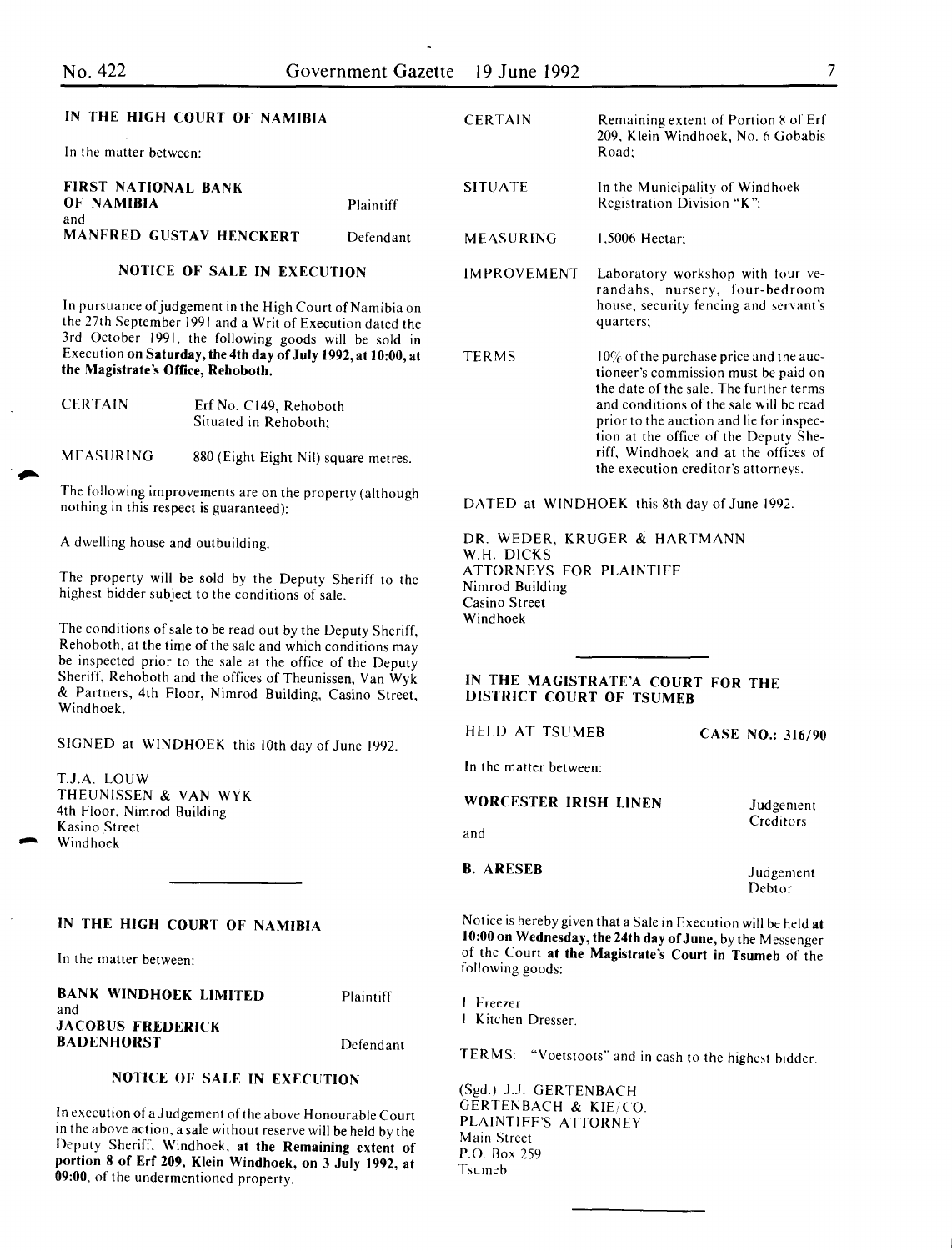In the matter between:

#### BANK WINDHOEK LIMITED and Plaintiff HENDRIK DANIELS Defendant

## NOTICE OF SALE IN EXECUTION

In execution of a Judgement of the above Honourable Court in the above action, a sale without reserve will be held by the Deputy Sheriff, Windhoek, at Erf 4930, (Portion of Erf 2780), Section 4 Khomasdal, on 3 July 1992, at 10:00, of the undermentioned property:

- CERTAIN Erf 4930, (Portion of Erf 2780), Section 4, Khomasdal;
- SITUATE In the Municipality of Windhoek (Registration Division "K ");
- MEASURING 464 square metres;
- IMPROVEMENT Two-bedroom dwelling house with kitchen, sitting-room and bathroom.
- TERMS  $10\%$  of the purchase price and the auctioneer's commission must be paid on the date of the sale. The further terms and conditions of the sale will be read prior to the auction and lie for inspection at the office of the Deputy Sheriff, Windhoek and at the offices of the execution creditor's attorneys.

DATED at WINDHOEK this 3rd day of June 1992.

DR. WEDER, KRUGER & HARTMANN W.H. DICKS ATTORNEYS FOR PLAINTIFF Nimrod Building Casino Street Windhoek

## REGISTRATION AS WELFARE ORGANIZATION

THE CHRISTIAN COMMUNITY PROJECT IN NAMIBIA applied for registration as a Welfare Organization in terms of Section 19 of the National Welfare Act 1965 (Act No. 79 of 1965).

The objectives of the organization read as follows:

- I. The promotion of the social welfare of alcohol-dependent and drug-addicted people to free themselves.
- 2. The encouragement and promotion of self-help schemes and participation in social services to become contributing members of the community.
- 3. To give assistance to victims of drug and alcohol and their suffering family members to overcome the problems and circumstances and obtain a new and significant standard of living according to the standards of the Bible.
- 4. To assist scholars to avoid the use of drugs and other indecent practices and rather take part in sport, reading, hobbies, etc.
- 5. Encourage and initiate the establishment of institutions and schemes to achieve the objectives and aims.
- 6. Fund-raising to provide for the necessary accommodation, equipment and services of professional personnel where possible.

Any person or persons to raise objections against the registration of the organization, must submit such representations to the Permanent Secretary: Ministry of Health and Social Services, Private Bag 13198, Windhoek. within twenty-one days as from the date of this advertisement.

#### THE ALIENS ACT, 1937

-

#### NOTICE OF INTENTION OF CHANGE OF SURNAME

I, SELMA FILLIPPUS, residing at 64A Gloudina Street, Ludwigsdorf, Windhoek and being a housewife, intend applying to the Minister of Home Affairs for authority under section 9 of the Aliens Act, 1937. to assume the surname ANGULA for the reasons that FILLIPPUS is my father's christian name and not his surname.

I previously bore the names FILLIPPUS SELMA

Any person who objects to my assumption of the said surname of ANGULA, should as soon as may he lodge his/her objection, in writing, with a statement of his/her reasons therefor, with the Magistrate of Windhoek.

(Sgd.) T. FILLIPPUS Dated: 12 June 1992.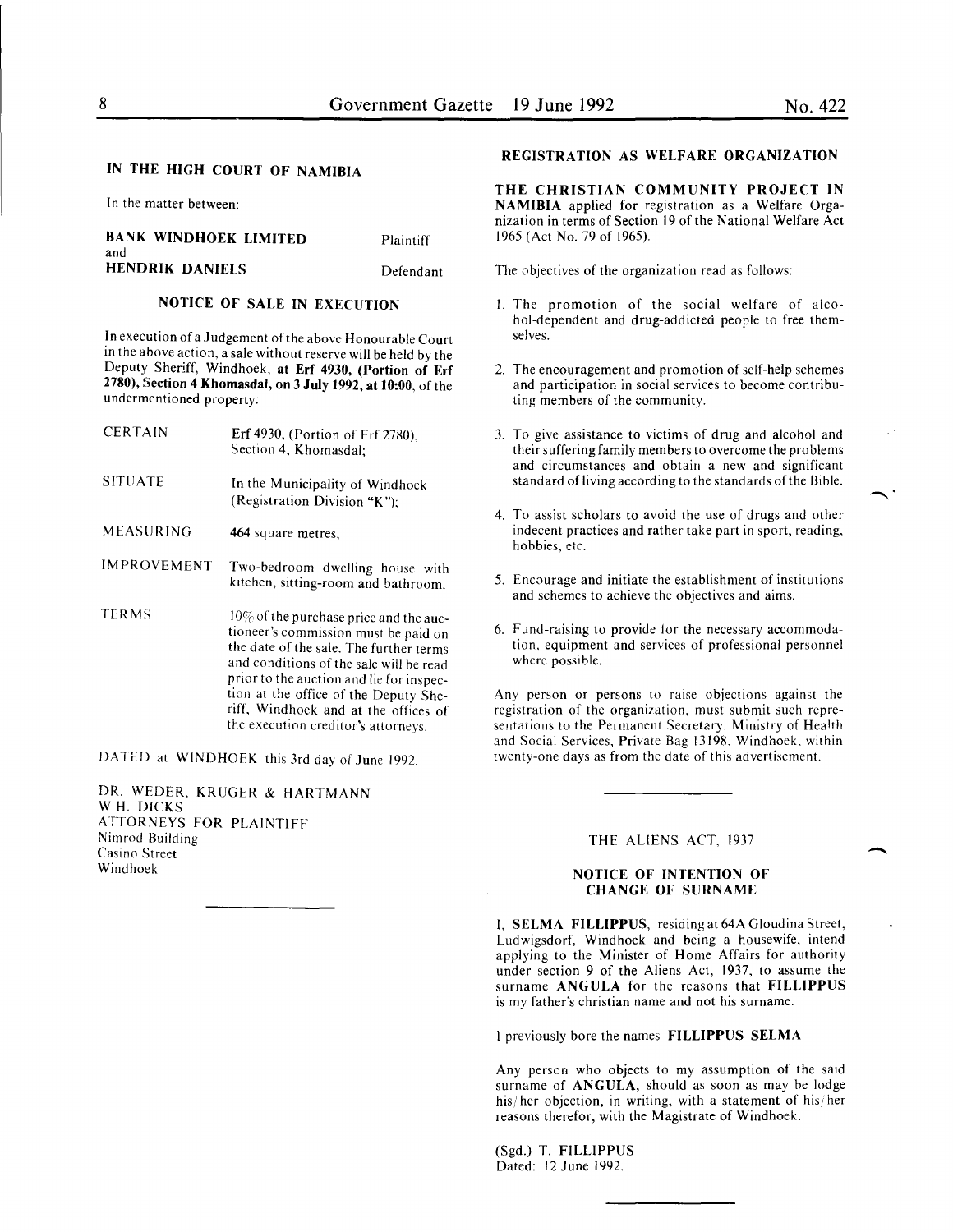#### THE ALIENS ACT, 1937

#### NOTICE OF INTENTION OF CHANGE OF SURNAME

I, JOHANNES KAMBONDE, residing at B28 Sporksdorp, Lüderitz, and being employed by the Ministry of Fisheries and Marine Resources as a mechanic, intend applying to the Minister of Home Affairs for authority under section 9 of the Aliens Act, 1937, to assume the surname SHIGWEDHA for the reasons that we worked on service contract during the colonial time and were forced to go back to the north when the contract expired, and this is the reason why I used KAMBONDE to stay in towns.

I previously bore the names JOHANNES KAMBONDE.

I intend also applying for authority to change the surname of my wife NOOIENTJIE KAMBONDE.

Any person who objects to our assumption of the said surname of SHIGWEDHA, should as soon as may be lodge his/her objection, in writing, with a statement of his/ her reasons therefor, with the Magistrate of Windhoek.

(Sgd.) J. KAMBONDE P.O. Box 26 Liideritz Dated: II June 1992.

·-

#### THE ALIENS ACT, 1937

#### NOTICE OF INTENTION OF CHANGE OF SURNAME

I, TOIVO GEBHARD, residing at 015/6, Katutura, and employed at Namibwood Industrial Joinery, intend applying to the Minister of Home Affairs for authority under Section 9 of the Aliens Act, 1937, to assume the surname NEKONGO, for the reason that TOIVO is my father's name and I want to use my father's surname and not name.

I previously bore the names TOIVO GEBHARD.

Any person who objects to my assumption of the said surname of NEKONGO, should as soon as may be lodge his/her objection, in writing, with a statement of his/her reasons therefor, with the Magistrate of Windhoek.

(Sgd.) G. TOIVO P.O. Box 60213 Windhoek Dated: 4 February 1992.

#### THE ALIENS ACT, 1937

#### NOTICE OF INTENTION OF CHANGE OF SURNAME

I, EFRAIM HIDIPO GABRIEL, residing at 8285 Grays Block and employed as a Driver intend applying to the Minister of Home Affairs for authority under Section 9 of the Aliens Act, 1937, to assume the surname HAMUN-YELA, for the reason that GABRIEL is my father's name and not surname, and I want to use my correct surname which is HAMUNYELA.

I previously bore the names EFRAIM GABRIEL.

Any person who objects to my assumption of the said surname of HAMUNYELA, should as soon as may be lodge his/her objection, in writing, with a statement of his/her reasons therefor, with the Magistrate of Windhoek.

(Sgd.) E. GABRIEL Dated: 13 May 1992.

#### THE ALIENS ACT, 1937

#### NOTICE OF INTENTION OF CHANGE OF SURNAME

I, ONESMUS ERASTUS HAMUELE, residing at Erf 2552, Wanaheda, Windhoek and employed as a Teller at Rooi Board, Windhoek, intend applying to the Minister of Home Affairs for authority under Section 9 of the Aliens Act, 1937, to assume the surname HAMUELE, for the reason that ERASTUS is my father's first name. Therefore, instead of using my father's first name, I wish to change to HAMUELE which is my father's surname.

I previously bore the names ONESMUS ERASTUS.

Any person who objects to my assumption of the said surname of HAMUELE, should as soon as may be lodge his/ her objection, in writing, with a statement of his/ her reasons therefor, with the Magistrate of Windhoek.

(Sgd.) 0. ERASTUS Dated: I June 1992.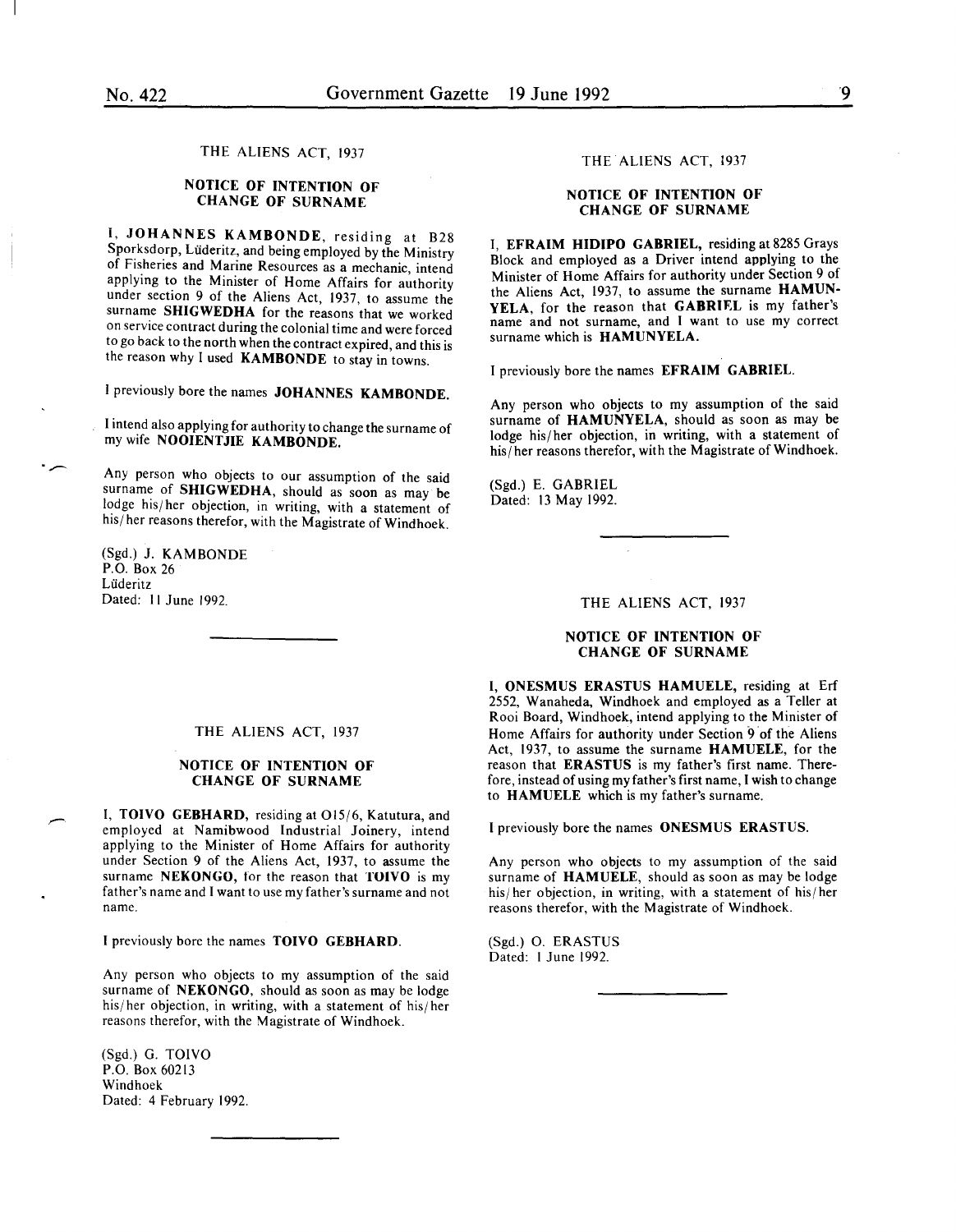THE ALIENS ACT, 1937

#### NOTICE OF INTENTION OF CHANGE OF SURNAME

I, DANIEL KARAHEE, residing at H 29/3 Katutura and employed at Cross Country Carriers, intend applying to the Minister of Home Affairs for authority under Section 9 of the Aliens Act, 1937, to assume the surname KAUA-PIRURA, for the reason that KARAHEE is my grandfather's surname and KAUAPIRURA is my correct surname.

I previously bore the names KARAHEE DANIEL.

Any person who objects to my assumption of the said surname of KAUAPIRURA, should as soon as may be lodge his/ her objection, in writing, with a statement of his/ her reasons therefor, with the Magistrate of Windhoek.

(Sgd.) D. KARAHEE P.O. Box 2070 Dated: 13 May 1992.

## THE ALIENS ACT, 1937

#### NOTICE OF INTENTION OF CHANGE OF SURNAME

I, ISMAEL LOINI, residing at EA 367, Okuryangava, and present unemployed, intend applying to the Minister of Home Affairs for authority under Section 9 of the Aliens Act, 1937, to assume the surname NGALANDII, for the reason that I was just taken the identity particulars at the earliest age and then when I wrote my Std. 8 examinations I used the real surname NGALANDII. On the ID is ISMAEL but this one is just my father's name not surname.

I previously bore the names ISMAEL LOINI.

Any person who objects to my assumption of the said surname of NGALANDII, should as soon as may be lodge his/ her objection, in writing, with a statement of his/ her reasons therefor, with the Magistrate of Windhoek.

(Sgd.) I. LOIN! Dated: 4 March 1992.

#### NOTICE OF TRANSFER OF BUSINESS

Kindly take notice that FOURTEEN days after publication of this Notice application will be made to the Licensing Court Outjo, for the transfer of the General Dealer, Aerated and Mineral Water, Tobacco by Retail and Fresh Produce Licences held by JOHANNES GEORGE VAN AARDE, trading as OUTJO MINI MARKET at Erf No. 142, Otavi Street, Outjo, to ALETTA CATHA-RINA HOLTZHAUSEN, who will carry on business for her own account under the same name and address.

This application shall also serve as notice being given in terms of Section 34 of the Insolvency Act of 1936.

DATED AND SIGNED AT OUTJO this lOth day of June, 1992.

A. DAVIDS & CO. APPLICANT'S ATTORNEY Voortrekker Street P.O. Box 106 **Outjo** 

#### IN THE HIGH COURT OF NAMIBIA

In the matter between:

SWA BUILDING SOCIETY and NICOLAAS VAN WYK Plaintiff Defendant

#### NOTICE OF SALE IN EXECUTION

Pursuant to a Judgement of the above Honourable Court granted on 15 May 1992, the following immovable property will be sold without reserve and "voetstoots" by the Deputy Sheriff of the District of Windhoek on Friday, the lOth day of July 1992, at 10:00, at Erf No. 1933, Khomasdal Township, (Extension No. 12), Visarend Street, Windhoek.

| <b>CERTAIN</b> | Erf No. 1933, Khomasdal Township<br>(Extension No. 12);       |
|----------------|---------------------------------------------------------------|
| <b>SITUATE</b> | In the Municipality of Windhoek<br>Registration Division "K". |

The "Conditions of Sale-in-Execution" will lie for inspection at the office of the Deputy Sheriff at Windhoek and at the Head Office of Plaintiff at Windhoek and Plaintiff's Attorneys, Fisher, Quarmby & Pfeifer, at the undermentioned address.

DATED at WINDHOEK this 12th day of June 1992.

(Sgd.) E.H. PFEIFER FISHER, QUARMBY & PFEIFER ATTORNEYS FOR PLAINTIFF 108 SWABS Building Post Street Windhoek

-·